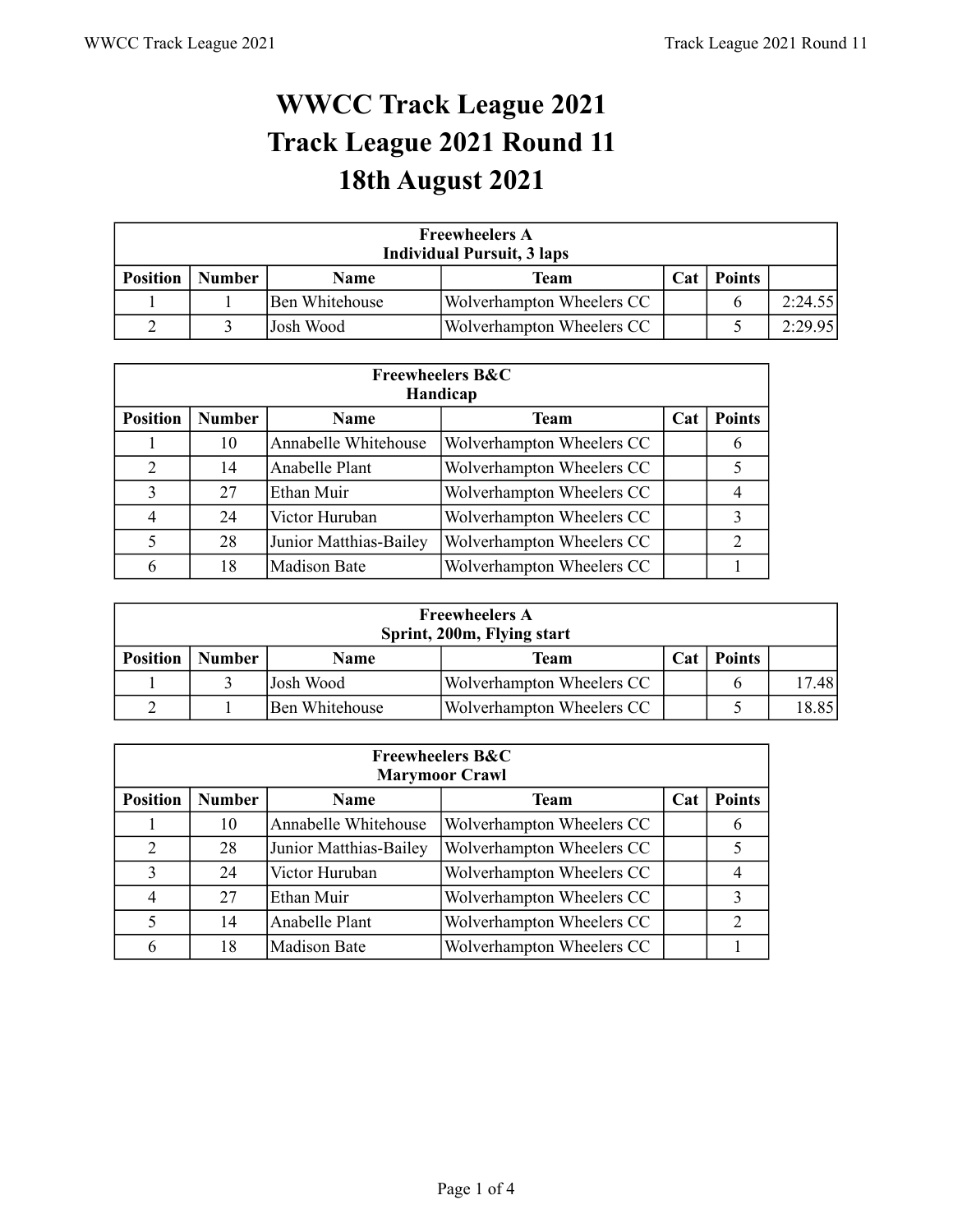| <b>Freewheelers A</b><br>Unknown distance |               |                 |                           |     |               |  |  |  |
|-------------------------------------------|---------------|-----------------|---------------------------|-----|---------------|--|--|--|
| <b>Position</b>                           | <b>Number</b> | Name            | Team                      | Cat | <b>Points</b> |  |  |  |
|                                           |               | lBen Whitehouse | Wolverhampton Wheelers CC |     |               |  |  |  |
|                                           |               | Josh Wood       | Wolverhampton Wheelers CC |     |               |  |  |  |

|                 | <b>Freewheelers B&amp;C</b><br>Sprint, 50m |                        |                           |     |               |  |  |  |  |
|-----------------|--------------------------------------------|------------------------|---------------------------|-----|---------------|--|--|--|--|
| <b>Position</b> | <b>Number</b>                              | <b>Name</b>            | <b>Team</b>               | Cat | <b>Points</b> |  |  |  |  |
|                 | 28                                         | Junior Matthias-Bailey | Wolverhampton Wheelers CC |     | b             |  |  |  |  |
| 2               | 10                                         | Annabelle Whitehouse   | Wolverhampton Wheelers CC |     |               |  |  |  |  |
| 3               | 27                                         | Ethan Muir             | Wolverhampton Wheelers CC |     |               |  |  |  |  |
| 4               | 18                                         | <b>Madison Bate</b>    | Wolverhampton Wheelers CC |     | 3             |  |  |  |  |
| 5               | 24                                         | Victor Huruban         | Wolverhampton Wheelers CC |     | $\mathcal{D}$ |  |  |  |  |
| 6               | 14                                         | Anabelle Plant         | Wolverhampton Wheelers CC |     |               |  |  |  |  |

| <b>Freewheelers A</b><br><b>Hot Dog Circuit</b> |                                                              |                |                           |  |  |  |  |
|-------------------------------------------------|--------------------------------------------------------------|----------------|---------------------------|--|--|--|--|
| <b>Position</b>                                 | <b>Points</b><br><b>Number</b><br>Cat<br><b>Name</b><br>Team |                |                           |  |  |  |  |
|                                                 |                                                              | Ben Whitehouse | Wolverhampton Wheelers CC |  |  |  |  |
|                                                 |                                                              | Josh Wood      | Wolverhampton Wheelers CC |  |  |  |  |

|                 | <b>Freewheelers B&amp;C</b><br><b>Hot Dog Circuit</b> |                        |                                  |     |                |  |  |  |  |  |
|-----------------|-------------------------------------------------------|------------------------|----------------------------------|-----|----------------|--|--|--|--|--|
| <b>Position</b> | <b>Number</b>                                         | <b>Name</b>            | <b>Team</b>                      | Cat | <b>Points</b>  |  |  |  |  |  |
|                 | 28                                                    | Junior Matthias-Bailey | <b>Wolverhampton Wheelers CC</b> |     | O              |  |  |  |  |  |
| $\overline{2}$  | 24                                                    | Victor Huruban         | Wolverhampton Wheelers CC        |     |                |  |  |  |  |  |
| 3               | 27                                                    | Ethan Muir             | Wolverhampton Wheelers CC        |     |                |  |  |  |  |  |
| $\overline{4}$  | 18                                                    | <b>Madison Bate</b>    | Wolverhampton Wheelers CC        |     |                |  |  |  |  |  |
| 5               | 14                                                    | Anabelle Plant         | Wolverhampton Wheelers CC        |     | $\mathfrak{D}$ |  |  |  |  |  |
| 6               | 10                                                    | Annabelle Whitehouse   | Wolverhampton Wheelers CC        |     |                |  |  |  |  |  |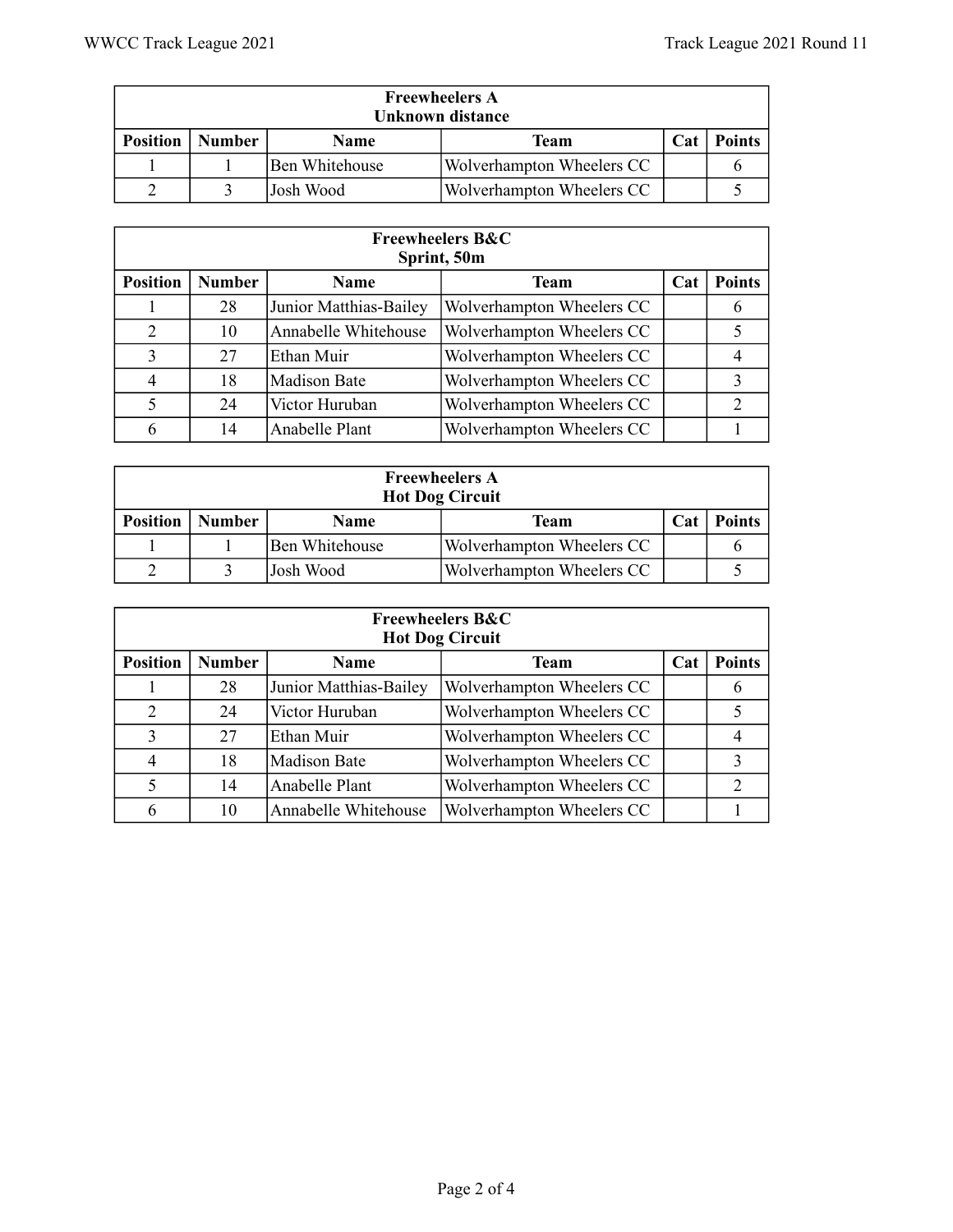|                 | Senior A, B & Youth<br><b>Unknown distance</b> |                 |                           |     |                |  |  |  |  |
|-----------------|------------------------------------------------|-----------------|---------------------------|-----|----------------|--|--|--|--|
| <b>Position</b> | <b>Number</b>                                  | <b>Name</b>     | <b>Team</b>               | Cat | <b>Points</b>  |  |  |  |  |
|                 | 4                                              | Mark McCann     | <b>BC</b> Velo            | V   | 6              |  |  |  |  |
| $\overline{2}$  | 5                                              | Craig Whittle   | Fred's Race Team          | V   | 5              |  |  |  |  |
| 3               | 17                                             | Craig Guy       | Fred's Race Team          |     | 4              |  |  |  |  |
| 4               | 6                                              | Paul Wright     | Velo Fixers               | V   | 3              |  |  |  |  |
| 5               | 14                                             | Karl Ward       |                           |     | $\overline{2}$ |  |  |  |  |
| 6               | 20                                             | Oliver Alldritt | Wolverhampton Wheelers CC |     | 6              |  |  |  |  |
| 7               | 7                                              | Carl Hardwick   | Wolverhampton Wheelers CC | V   | 5              |  |  |  |  |
| 8               | 18                                             | Zak White       | Wolverhampton Wheelers CC |     | 4              |  |  |  |  |
| 9               | 3                                              | Duncan Evans    | Wolverhampton Wheelers CC | V   | 3              |  |  |  |  |

|                 | Senior A, B & Youth<br>Win & out |                 |                           |     |                |  |  |  |  |
|-----------------|----------------------------------|-----------------|---------------------------|-----|----------------|--|--|--|--|
| <b>Position</b> | <b>Number</b>                    | <b>Name</b>     | <b>Team</b>               | Cat | <b>Points</b>  |  |  |  |  |
|                 | 4                                | Mark McCann     | <b>BC</b> Velo            | V   | 6              |  |  |  |  |
| $\overline{2}$  | 5                                | Craig Whittle   | Fred's Race Team          | V   | 5              |  |  |  |  |
| 3               | 20                               | Oliver Alldritt | Wolverhampton Wheelers CC |     | 6              |  |  |  |  |
| 4               | 6                                | Paul Wright     | Velo Fixers               | V   | $\overline{4}$ |  |  |  |  |
| 5               | 14                               | Karl Ward       | Unattached                |     | 3              |  |  |  |  |
| 6               | 17                               | Craig Guy       | Fred's Race Team          |     | 2              |  |  |  |  |
| 7               | 18                               | Zak White       | Wolverhampton Wheelers CC |     | 5              |  |  |  |  |
| 8               |                                  | Carl Hardwick   | Wolverhampton Wheelers CC | V   |                |  |  |  |  |

| Senior A, B & Youth<br><b>Points race</b> |                                                                     |                 |                           |   |   |    |  |  |
|-------------------------------------------|---------------------------------------------------------------------|-----------------|---------------------------|---|---|----|--|--|
| <b>Position</b>                           | <b>Points</b><br><b>Number</b><br><b>Team</b><br>Cat<br><b>Name</b> |                 |                           |   |   |    |  |  |
|                                           | 4                                                                   | Mark McCann     | <b>BC</b> Velo            | V | 6 | 25 |  |  |
| 2                                         | 17                                                                  | Craig Guy       | Fred's Race Team          |   | 5 |    |  |  |
| 3                                         | 14                                                                  | Karl Ward       |                           |   | 4 |    |  |  |
| 4                                         | 5                                                                   | Craig Whittle   | Fred's Race Team          | V | 3 | 6  |  |  |
| 5                                         | 6                                                                   | Paul Wright     | Velo Fixers               | V | 2 | 6  |  |  |
| 6                                         | 20                                                                  | Oliver Alldritt | Wolverhampton Wheelers CC |   | 6 |    |  |  |
| 7                                         |                                                                     | Carl Hardwick   | Wolverhampton Wheelers CC | V | 5 |    |  |  |
| 8                                         | 3                                                                   | Duncan Evans    | Wolverhampton Wheelers CC | V | 4 |    |  |  |
| 9                                         | 18                                                                  | Zak White       | Wolverhampton Wheelers CC |   | 3 |    |  |  |